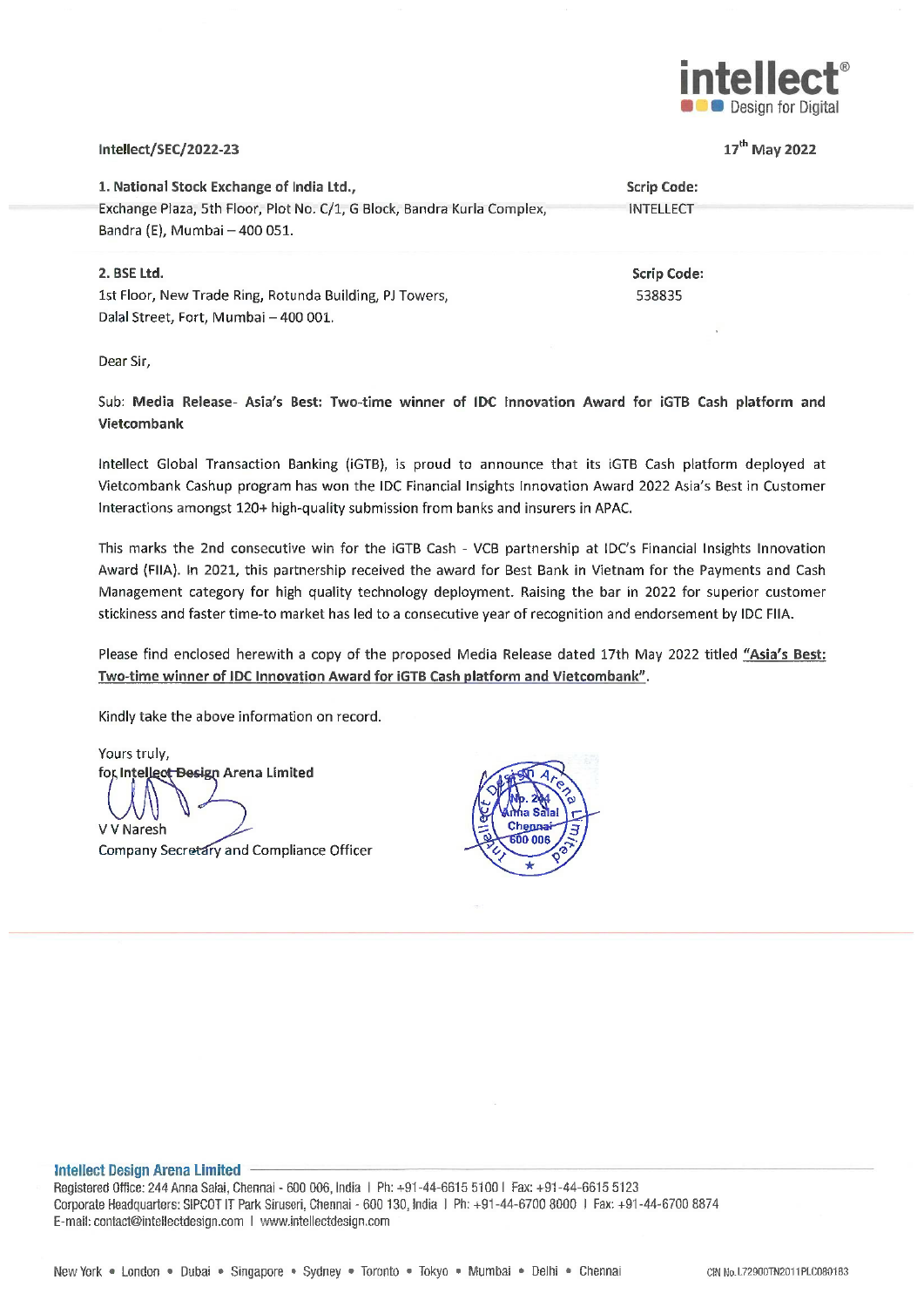

# **Asia's Best: Two-time winner of IDC Innovation Award for iGTB Cash platform and Vietcombank**

**London, 17 May, 2022**: Intellect Global Transaction Banking (iGTB), is proud to announce that its iGTB Cash platform deployed at Vietcombank Cashup program has won the IDC Financial Insights Innovation Award 2022 **Asia's Best in Customer Interactions** amongst 120+ high-quality submission from banks and insurersin APAC.

**This marks the 2nd consecutive win for the iGTB Cash - VCB partnership at IDC's Financial Insights Innovation Award (FIIA)**. In 2021, this partnership received the award for Best Bank in Vietnam for the Payments and Cash Management category for high quality technology deployment. Raising the bar in 2022 for superior customer stickiness and faster time-to market has led to a consecutive year of recognition and endorsement by IDC FIIA.



**23rd March 2022: IDC FIIA 2022 announced Vietcombank as Asia's Best in Customer Interactions**



Vıetcombank

フハフフ

Commenting on the award, **Mr. Manish Maakan, CEO, iGTB,** said, "I'm proud and humbled by this recognition of our leading iGTB Cash Cloud platform. Now with this award, the iGTB-VCB combine has won **3 major analystendorsed awards in just 12 months**. This is a testament not only to the technology platform, but the intense partnership with VCB to ensure that corporate clients and SMEs fully adopt and consume every feature of this platform. VCB has always laid emphasis on launching new products & services with a long-term view of helping its customers to grow. I congratulate them

for this stellar success."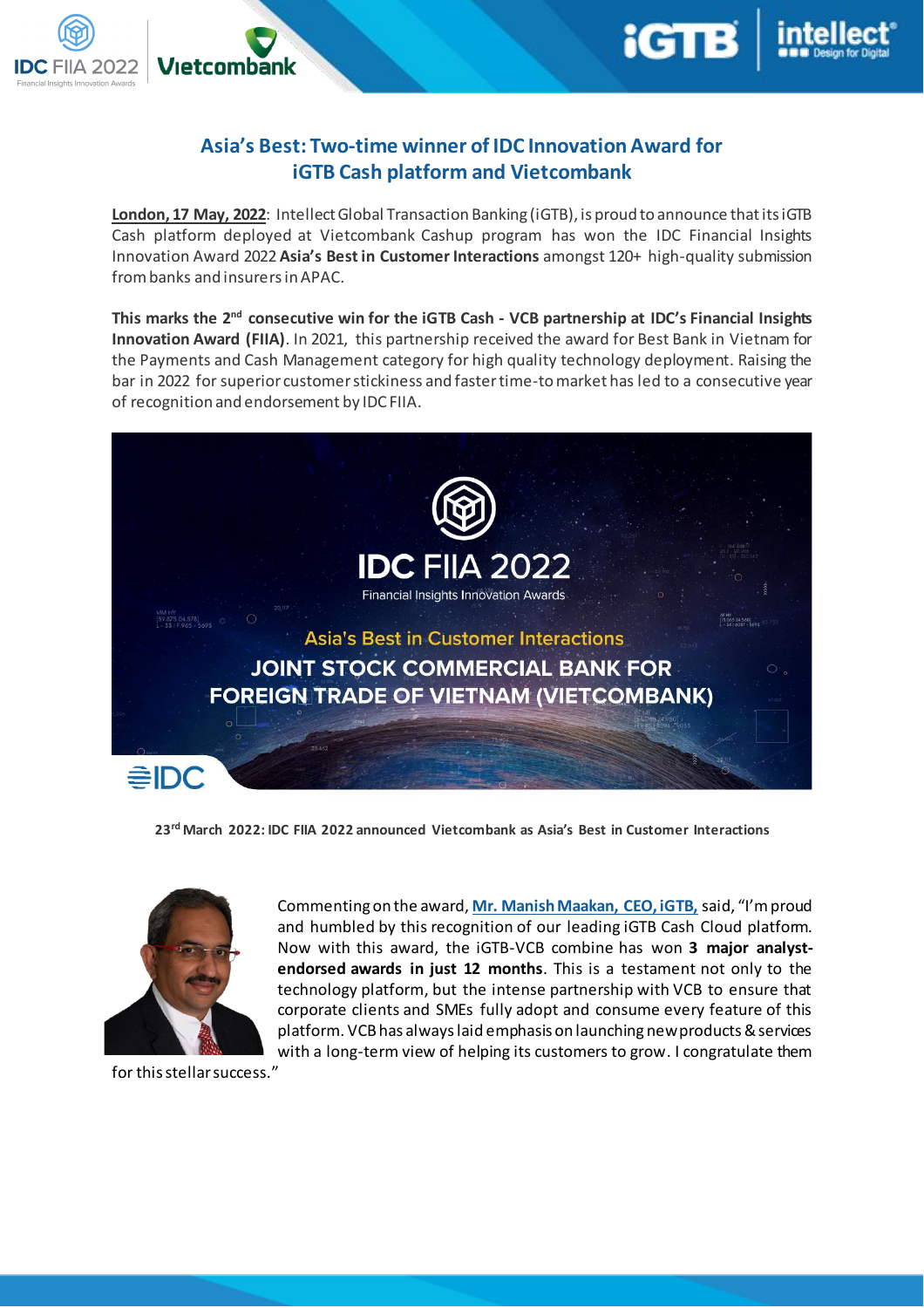



23<sup>rd</sup> March 2022: iGTB and Vietcombank receiving the IDC FIIA 2022 award at the 18th edition of the Asian Financial Services Congress (AFSC), Singapore

According to **Mr. Dao Minh Tuan, Deputy General Director at Vietcombank**, "We are delighted to be recognized as Asia's Best in Customer Interactions by IDC for CashUp initiative. Our vision on meeting the diverse and advanced needs of the customers keeps us focused with technology-driven innovation. Our partnership with iGTB in digital transformation strategy will help us boost VCB's superior position as a leading transaction banking institution in the region."





**Vietcombank** 

**IDC FIIA 2022** 

According to **Darshiniy Selvaratnam**, Program Director of the IDC FIIA 2022, "Vietcombank's proposition as the Best Bank in Asiawas awarded for excelling in the category of Foundation, that covers the infrastructure capabilities underpinning digital transformation strategies. The payments and cash management system is a prime example of integrated banking infrastructure with cross-product transaction flows that powers growth and innovation, setting the pace for the wave of digital transformation in Vietnamese banks."